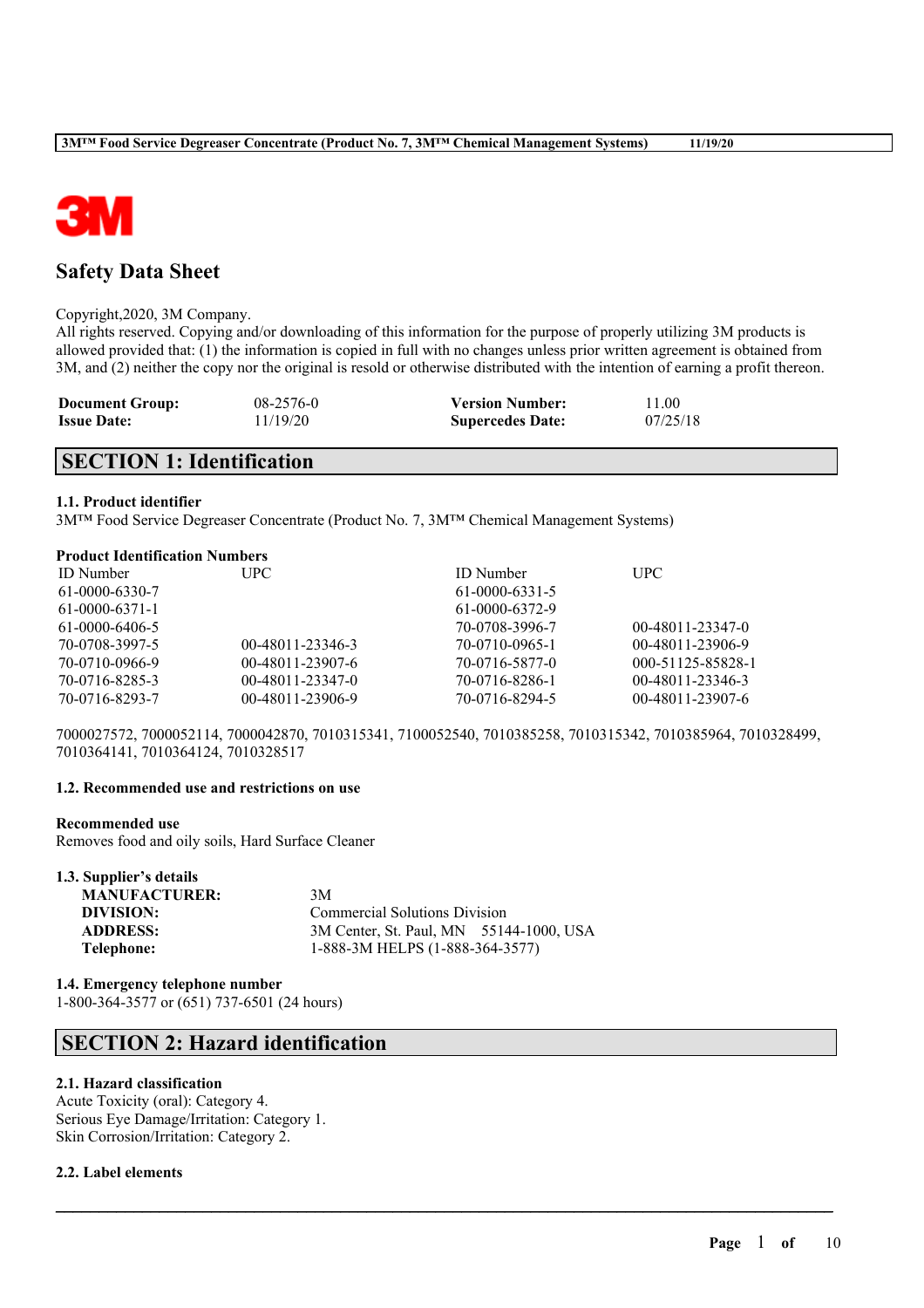### **Signal word** Danger

## **Symbols**

Corrosion | Exclamation mark |

## **Pictograms**



**Hazard Statements** Harmful if swallowed. Causes serious eye damage. Causes skin irritation.

## **Precautionary Statements**

## **Prevention:**

Wear protective gloves and eye/face protection. Do not eat, drink or smoke when using this product. Wash thoroughly after handling.

## **Response:**

IF IN EYES: Rinse cautiously with water for several minutes. Remove contact lenses, if present and easy to do. Continue rinsing. IF ON SKIN: Wash with plenty of soap and water. Immediately call a POISON CENTER or doctor/physician. If skin irritation occurs: Get medical advice/attention. Take off contaminated clothing and wash it before reuse. Rinse mouth. IF SWALLOWED: Call a POISON CENTER or doctor/physician if you feel unwell.

## **Disposal:**

Dispose of contents/container in accordance with applicable local/regional/national/international regulations.

65% of the mixture consists of ingredients of unknown acute dermal toxicity.

# **SECTION 3: Composition/information on ingredients**

| Ingredient                                 | <b>C.A.S. No.</b> | $%$ by Wt                   |
|--------------------------------------------|-------------------|-----------------------------|
| ALCOHOLS, C11-14-ISO-, C13-RICH,           | 78330-21-9        | 45 - 65 Trade Secret *      |
| <b>ETHOXYLATED</b>                         |                   |                             |
| Ethylhexyloxyethanol                       | 1559-35-9         | 30 Trade Secret *<br>$10 -$ |
| <b>WATER</b>                               | 7732-18-5         | 7 - 13 Trade Secret *       |
| DIETHYLENE GLYCOL MONO (2-ETHYLHEXYL)      | $1559 - 36 - 0$   | 1 - 5 Trade Secret *        |
| <b>ETHER</b>                               |                   |                             |
| Triethylene glycol mono-2-ethylhexyl ether | 1559-37-1         | $\leq$ 0.3 Trade Secret *   |
| 2,6-DI-TERT-BUTYL-P-CRESOL                 | $128 - 37 - 0$    | 0.01 - 0.05 Trade Secret    |
|                                            |                   | $\ast$                      |
| <b>IC.I. ACID YELLOW 3</b>                 | 8004-92-0         | 0.02 Trade Secret *         |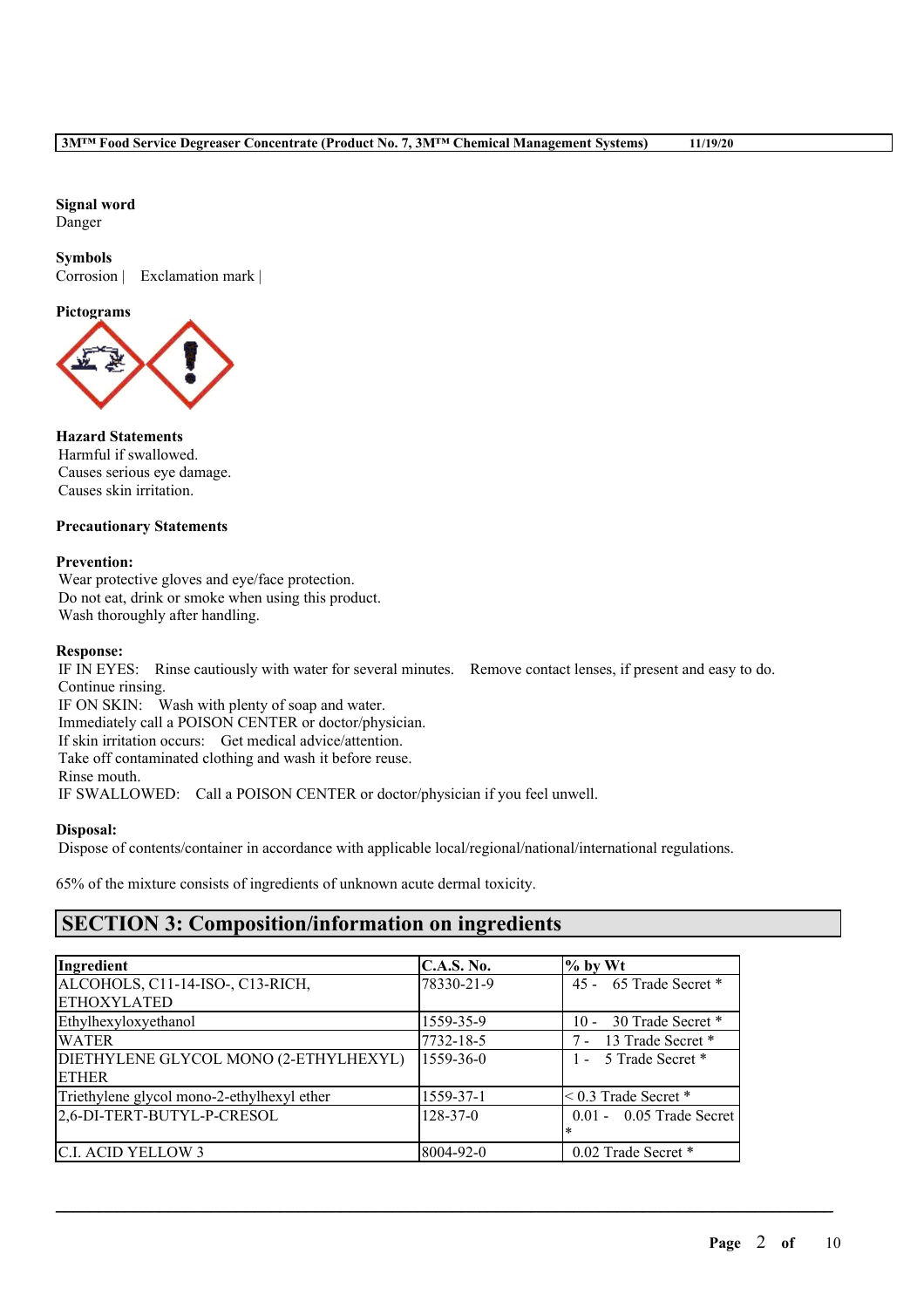## **3M™ Food Service Degreaser Concentrate (Product No. 7, 3M™ Chemical Management Systems) 11/19/20**

\*The specific chemical identity and/or exact percentage (concentration) of this composition has been withheld as a trade secret.

## **SECTION 4: First aid measures**

## **4.1. Description of first aid measures**

### **Inhalation:**

Remove person to fresh air. If you feel unwell, get medical attention.

### **Skin Contact:**

Immediately wash with soap and water. Remove contaminated clothing and wash before reuse. If signs/symptoms develop, get medical attention.

### **Eye Contact:**

Immediately flush with large amounts of water for at least 15 minutes. Remove contact lenses if easy to do. Continue rinsing. Immediately get medical attention.

### **If Swallowed:**

Rinse mouth. If you feel unwell, get medical attention.

### **4.2. Most important symptoms and effects, both acute and delayed**

See Section 11.1. Information on toxicological effects.

## **4.3. Indication of any immediate medical attention and special treatment required**

Not applicable

# **SECTION 5: Fire-fighting measures**

### **5.1. Suitable extinguishing media**

In case of fire: Use a fire fighting agent suitable for ordinary combustible material such as water or foam to extinguish.

## **5.2. Special hazards arising from the substance or mixture**

None inherent in this product.

## **Hazardous Decomposition or By-Products**

**Substance Condition**

Carbon monoxide During Combustion Carbon dioxide During Combustion

## **5.3. Special protective actions for fire-fighters**

Wear full protective clothing, including helmet, self-contained, positive pressure or pressure demand breathing apparatus, bunker coat and pants, bands around arms, waist and legs, face mask, and protective covering for exposed areas of the head.

# **SECTION 6: Accidental release measures**

### **6.1. Personal precautions, protective equipment and emergency procedures**

Evacuate area. Ventilate the area with fresh air. For large spill, or spills in confined spaces, provide mechanical ventilation to disperse or exhaust vapors, in accordance with good industrial hygiene practice. Refer to other sections of this SDS for information regarding physical and health hazards, respiratory protection, ventilation, and personal protective equipment.

### **6.2. Environmental precautions**

Avoid release to the environment. For larger spills, cover drains and build dikes to prevent entry into sewer systems or bodies of water.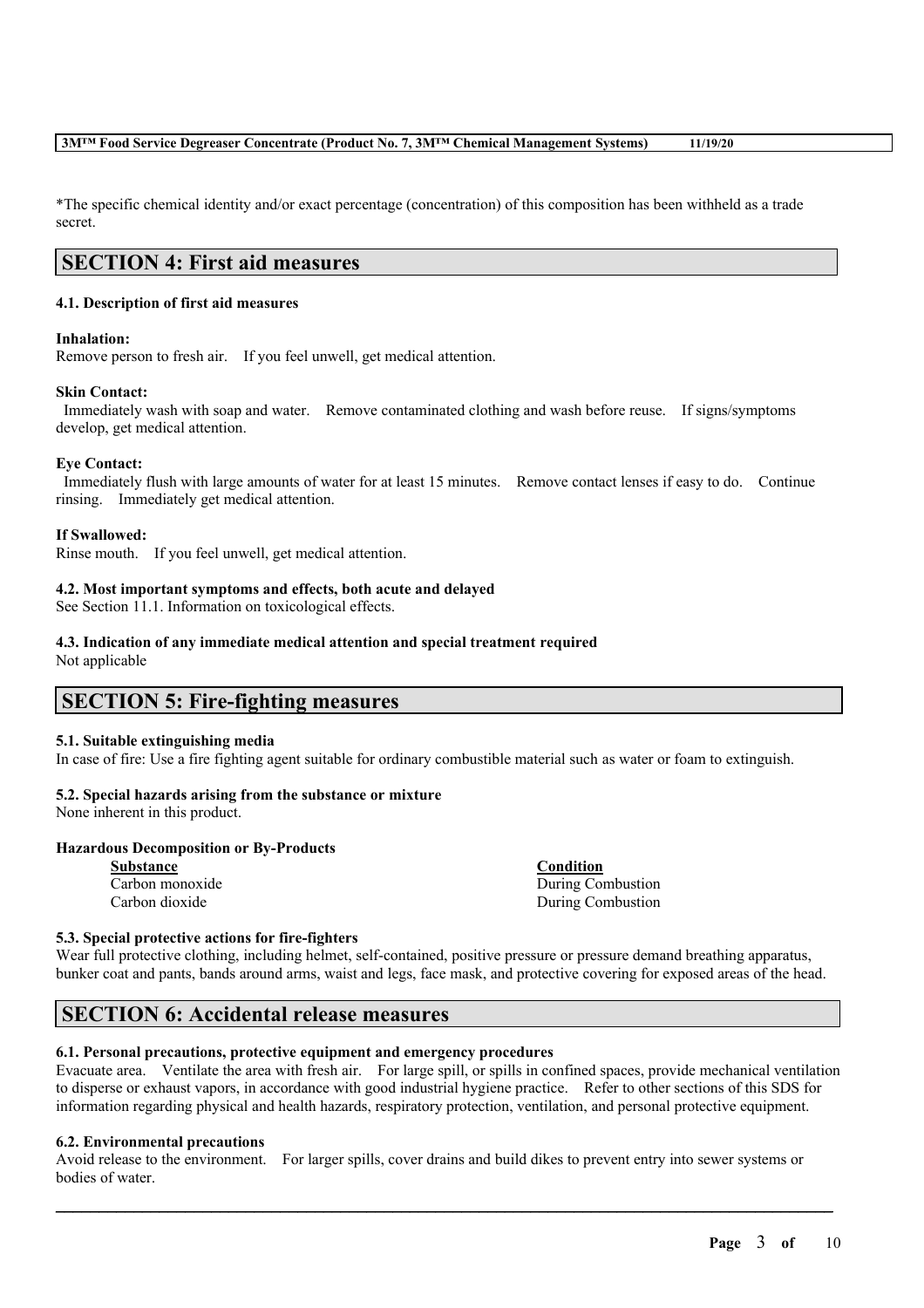## **6.3. Methods and material for containment and cleaning up**

Contain spill. Working from around the edges of the spill inward, cover with bentonite, vermiculite, or commercially available inorganic absorbent material. Mix in sufficient absorbent until it appears dry. Remember, adding an absorbent material does not remove a physical, health, or environmental hazard. Collect as much of the spilled material as possible. Place in a closed container approved for transportation by appropriate authorities. Clean up residue with water. Seal the container. Dispose of collected material as soon as possible in accordance with applicable local/regional/national/international regulations.

# **SECTION 7: Handling and storage**

## **7.1. Precautions for safe handling**

For industrial/occupational use only. Not for consumer sale or use. This product is not intended to be used without prior dilution as specified on the product label. Grounding or safety shoes with electrostatic dissipating soles (ESD) are not required with a chemical dispensing system. Keep out of reach of children. Avoid breathing

dust/fume/gas/mist/vapors/spray. Do not get in eyes, on skin, or on clothing. Do not eat, drink or smoke when using this product. Wash thoroughly after handling. Avoid release to the environment. Avoid contact with oxidizing agents (eg. chlorine, chromic acid etc.)

## **7.2. Conditions for safe storage including any incompatibilities**

Store in a well-ventilated place. Store away from heat. Store away from acids. Store away from strong bases. Store away from oxidizing agents.

## **SECTION 8: Exposure controls/personal protection**

### **8.1. Control parameters**

### **Occupational exposure limits**

If a component is disclosed in section 3 but does not appear in the table below, an occupational exposure limit is not available for the component.

| Ingredient           | $\mathsf{IC.A.S.}\$ No. | Agency | <b>Limit type</b>          | Additional Comments      |
|----------------------|-------------------------|--------|----------------------------|--------------------------|
| 2.6-DI-TERT-BUTYL-P- | 128-37-0                | ACGIH  | TWA(inhalable fraction and | IA4: Not class, as human |
| <b>CRESOL</b>        |                         |        | vapor):2 mg/m $3$          | carcin                   |

ACGIH : American Conference of Governmental Industrial Hygienists AIHA : American Industrial Hygiene Association

CMRG : Chemical Manufacturer's Recommended Guidelines

OSHA : United States Department of Labor - Occupational Safety and Health Administration

TWA: Time-Weighted-Average

STEL: Short Term Exposure Limit

CEIL: Ceiling

### **8.2. Exposure controls**

### **8.2.1. Engineering controls**

NOTE: When used with a chemical dispensing system as directed, special ventilation is not required.

If product is not used with a chemical dispensing system or if there is an accidental release:

Use general dilution ventilation and/or local exhaust ventilation to control airborne exposures to below relevant Exposure Limits and/or control dust/fume/gas/mist/vapors/spray. If ventilation is not adequate, use respiratory protection equipment.

### **8.2.2. Personal protective equipment (PPE)**

## **Eye/face protection**

NOTE: When used with a chemical dispensing system as directed, eye contact with the concentrate is not expected to occur. If the product is not used with a chemical dispensing system or if there is an accidental release, wear protective eye/face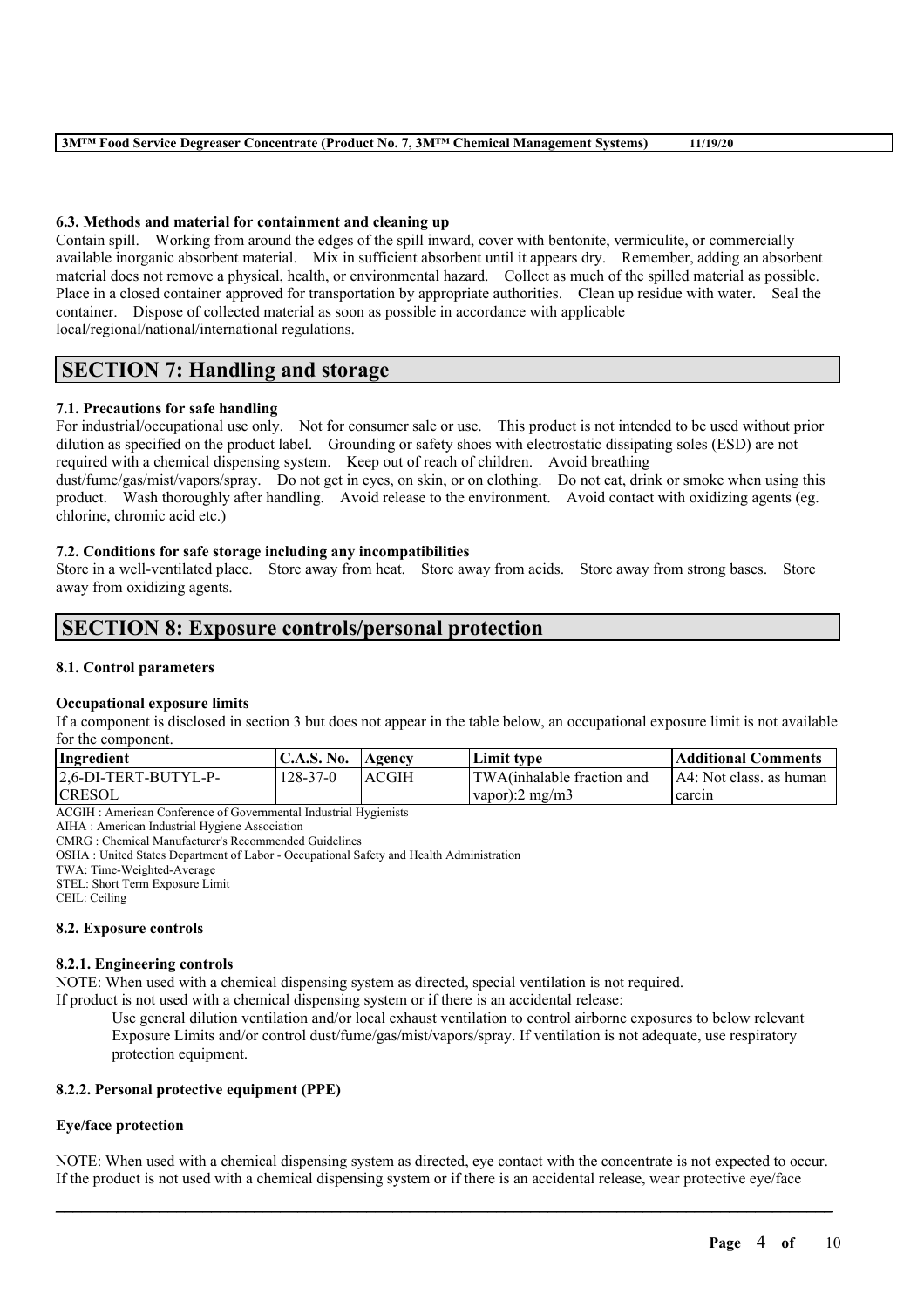protection.

If product is not used with a chemical dispensing system or if there is an accidental release:

Select and use eve/face protection to prevent contact based on the results of an exposure assessment. The following eye/face protection(s) are recommended:

Full Face Shield Indirect Vented Goggles

#### **Skin/hand protection**

NOTE: When used with a chemical dispensing system as directed, skin contact with the concentrate is not expected to occur. If product is not used with a chemical dispensing system or if there is an accidental release:

Select and use gloves and/or protective clothing approved to relevant local standards to prevent skin contact based on the results of an exposure assessment. Selection should be based on use factors such as exposure levels, concentration of the substance or mixture, frequency and duration, physical challenges such as temperature extremes, and other use conditions. Consult with your glove and/or protective clothing manufacturer for selection of appropriate compatible gloves/protective clothing.

Note: Nitrile gloves may be worn over polymer laminate gloves to improve dexterity. Gloves made from the following material(s) are recommended: Polymer laminate

### **Respiratory protection**

**Appearance**

NOTE: When used with a chemical dispensing system as directed, respiratory protection is not required. If product is not used with a chemical dispensing system or if there is an accidental release:

An exposure assessment may be needed to decide if a respirator is required. If a respirator is needed, use respirators as part of a full respiratory protection program. Based on the results of the exposure assessment, select from the following respirator type(s) to reduce inhalation exposure:

Half facepiece or full facepiece air-purifying respirator suitable for organic vapors and particulates

For questions about suitability for a specific application, consult with your respirator manufacturer.

## **SECTION 9: Physical and chemical properties**

### **9.1. Information on basic physical and chemical properties**

| <b>Physical state</b>            | Liquid                                          |
|----------------------------------|-------------------------------------------------|
| Color                            | Yellow                                          |
| <b>Specific Physical Form:</b>   | Liquid                                          |
| Odor                             | Mild Ether                                      |
| Odor threshold                   | No Data Available                               |
| pН                               | $8.2 - 9.2$                                     |
| <b>Melting point</b>             | No Data Available                               |
| <b>Boiling Point</b>             | $>$ 212 °F                                      |
| <b>Flash Point</b>               | $>$ 212 °F<br>[ <i>Test Method</i> :Closed Cup] |
| <b>Evaporation rate</b>          | No Data Available                               |
| <b>Flammability</b> (solid, gas) | Not Applicable                                  |
| <b>Flammable Limits(LEL)</b>     | No Data Available                               |
| <b>Flammable Limits(UEL)</b>     | No Data Available                               |
| <b>Vapor Pressure</b>            | 27 psia                                         |
| <b>Vapor Density</b>             | No Data Available                               |
| <b>Density</b>                   | No Data Available                               |
| <b>Specific Gravity</b>          | $0.97 - 1$ [ <i>Ref Std:</i> WATER=1]           |
| <b>Solubility in Water</b>       | Complete                                        |
| Solubility- non-water            | No Data Available                               |
|                                  |                                                 |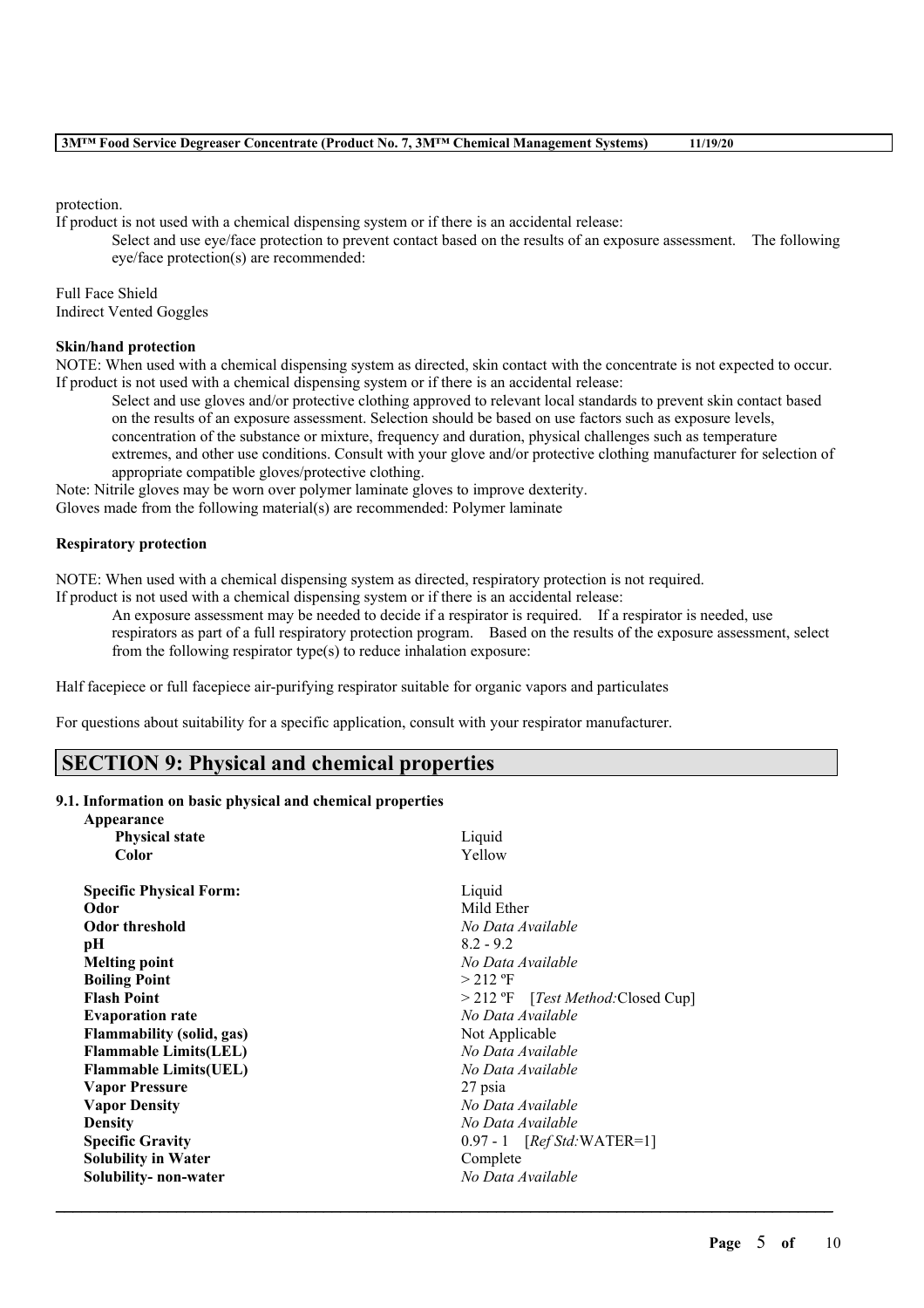| Partition coefficient: n-octanol/water    | No Data Available                                           |
|-------------------------------------------|-------------------------------------------------------------|
| <b>Autoignition temperature</b>           | No Data Available                                           |
| <b>Decomposition temperature</b>          | No Data Available                                           |
| <b>Viscosity</b>                          | 23 Saybolt Universal Second - 25.4 Saybolt Universal Second |
| Molecular weight                          | No Data Available                                           |
| <b>Volatile Organic Compounds</b>         | $\leq 0.1$                                                  |
| <b>VOC Less H2O &amp; Exempt Solvents</b> | $\leq 1$                                                    |
|                                           |                                                             |

## **SECTION 10: Stability and reactivity**

## **10.1. Reactivity**

This material may be reactive with certain agents under certain conditions - see the remaining headings in this section.

# **10.2. Chemical stability**

Stable.

## **10.3. Possibility of hazardous reactions**

Hazardous polymerization will not occur.

# **10.4. Conditions to avoid**

Heat Sparks and/or flames

## **10.5. Incompatible materials**

Strong oxidizing agents Alkali and alkaline earth metals Reducing agents Strong acids

## **10.6. Hazardous decomposition products**

**Substance Condition**

None known.

Refer to section 5.2 for hazardous decomposition products during combustion.

# **SECTION 11: Toxicological information**

The information below may not be consistent with the material classification in Section 2 if specific ingredient **classifications are mandated by a competent authority. In addition, toxicological data on ingredients may not be** reflected in the material classification and/or the signs and symptoms of exposure, because an ingredient may be present below the threshold for labeling, an ingredient may not be available for exposure, or the data may not be **relevant to the material as a whole.**

**11.1. Information on Toxicological effects**

**Signs and Symptoms of Exposure**

## Based on test data and/or information on the components, this material may produce the following health effects:

## **Inhalation:**

Respiratory Tract Irritation: Signs/symptoms may include cough, sneezing, nasal discharge, headache, hoarseness, and nose and throat pain.

 $\mathcal{L}_\mathcal{L} = \mathcal{L}_\mathcal{L} = \mathcal{L}_\mathcal{L} = \mathcal{L}_\mathcal{L} = \mathcal{L}_\mathcal{L} = \mathcal{L}_\mathcal{L} = \mathcal{L}_\mathcal{L} = \mathcal{L}_\mathcal{L} = \mathcal{L}_\mathcal{L} = \mathcal{L}_\mathcal{L} = \mathcal{L}_\mathcal{L} = \mathcal{L}_\mathcal{L} = \mathcal{L}_\mathcal{L} = \mathcal{L}_\mathcal{L} = \mathcal{L}_\mathcal{L} = \mathcal{L}_\mathcal{L} = \mathcal{L}_\mathcal{L}$ 

## **Skin Contact:**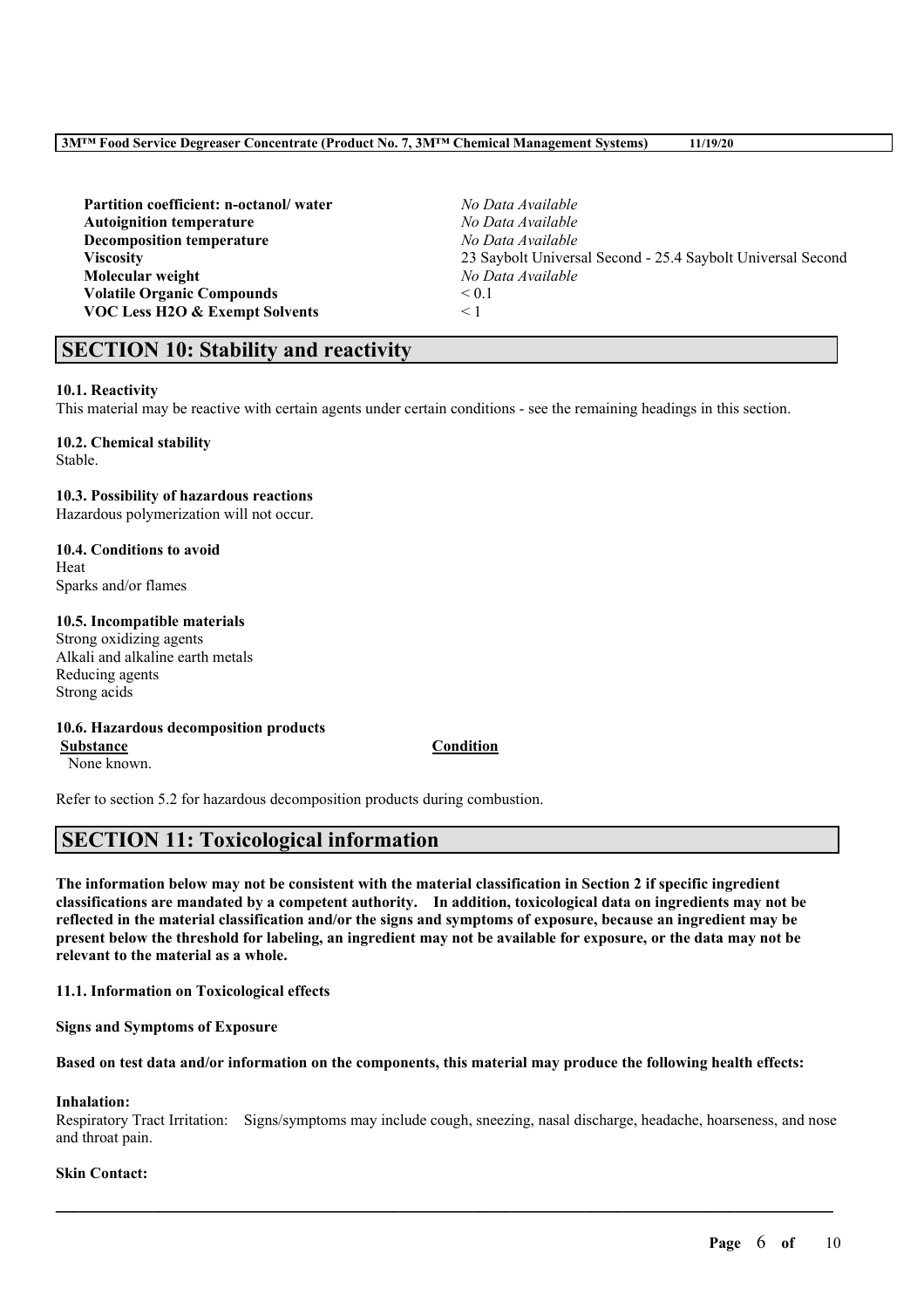May be harmful in contact with skin.

Skin Irritation: Signs/symptoms may include localized redness, swelling, itching, dryness, cracking, blistering, and pain.

### **Eye Contact:**

Corrosive (Eye Burns): Signs/symptoms may include cloudy appearance of the cornea, chemical burns, severe pain, tearing, ulcerations, significantly impaired vision or complete loss of vision.

### **Ingestion:**

Harmful if swallowed. Gastrointestinal Irritation: Signs/symptoms may include abdominal pain, stomach upset, nausea, vomiting and diarrhea.

### **Toxicological Data**

If a component is disclosed in section 3 but does not appear in a table below, either no data are available for that endpoint or the data are not sufficient for classification.

## **Acute Toxicity**

| Route     | <b>Species</b> | Value                                                |
|-----------|----------------|------------------------------------------------------|
| Dermal    |                | No data available; calculated ATE2,000 - 5,000 mg/kg |
| Ingestion |                | No data available; calculated ATE300 - 2,000 mg/kg   |
| Ingestion | Rat            | $1,350$ mg/kg<br>LD50                                |
| Dermal    | Rabbit         | $2,120 \text{ mg/kg}$<br>LD50                        |
| Ingestion | Rat            | LD50 $3,080$ mg/kg                                   |
| Dermal    | Rabbit         | $LD50$ 2,310 mg/kg                                   |
| Ingestion | Rat            | $LD50$ 5,110 mg/kg                                   |
| Dermal    |                | LD50 estimated to be $2,000 - 5,000$ mg/kg           |
| Ingestion |                | LD50 estimated to be $2,000 - 5,000$ mg/kg           |
| Dermal    | Rat            | $LD50 > 2,000$ mg/kg                                 |
| Ingestion | Rat            | $LD50 > 2,930$ mg/kg                                 |
|           |                |                                                      |

 $ATE = acute$  toxicity estimate

#### **Skin Corrosion/Irritation**

| Name                                         | <b>Species</b> | Value              |
|----------------------------------------------|----------------|--------------------|
| ALCOHOLS, C11-14-ISO-, C13-RICH, ETHOXYLATED | Rabbit         | Mild irritant      |
| 2.6-DI-TERT-BUTYL-P-CRESOL                   | Human          | Minimal irritation |
|                                              | and            |                    |
|                                              | animal         |                    |

### **Serious Eye Damage/Irritation**

| <b>Name</b>                                  | <b>Species</b> | Value         |
|----------------------------------------------|----------------|---------------|
| ALCOHOLS, C11-14-ISO-, C13-RICH, ETHOXYLATED | Rabbit         | Corrosive     |
| 2.6-DI-TERT-BUTYL-P-CRESOL                   | Rabbit         | Mild irritant |

### **Skin Sensitization**

| Name                                                              | $\sim$<br><b>Species</b> | Value                    |
|-------------------------------------------------------------------|--------------------------|--------------------------|
| $1-14-ISO$ .<br>3-RICH.<br>. ETHOXYI<br>ALCOHOLS.<br>ATED<br>تدرب | Human                    | $\sim$<br>Not classified |
| T-BUTYL-P-CRESOL<br>2.6-DI-TERT                                   | Human                    | $\sim$<br>Not classified |

#### **Respiratory Sensitization**

For the component/components, either no data are currently available or the data are not sufficient for classification.

### **Germ Cell Mutagenicity**

| <b>Name</b>                | Route    | Value         |
|----------------------------|----------|---------------|
|                            |          |               |
| 2.6-DI-TERT-BUTYL-P-CRESOL | In Vitro | Not mutagenic |
| 2.6-DI-TERT-BUTYL-P-CRESOL | In vivo  | Not mutagenic |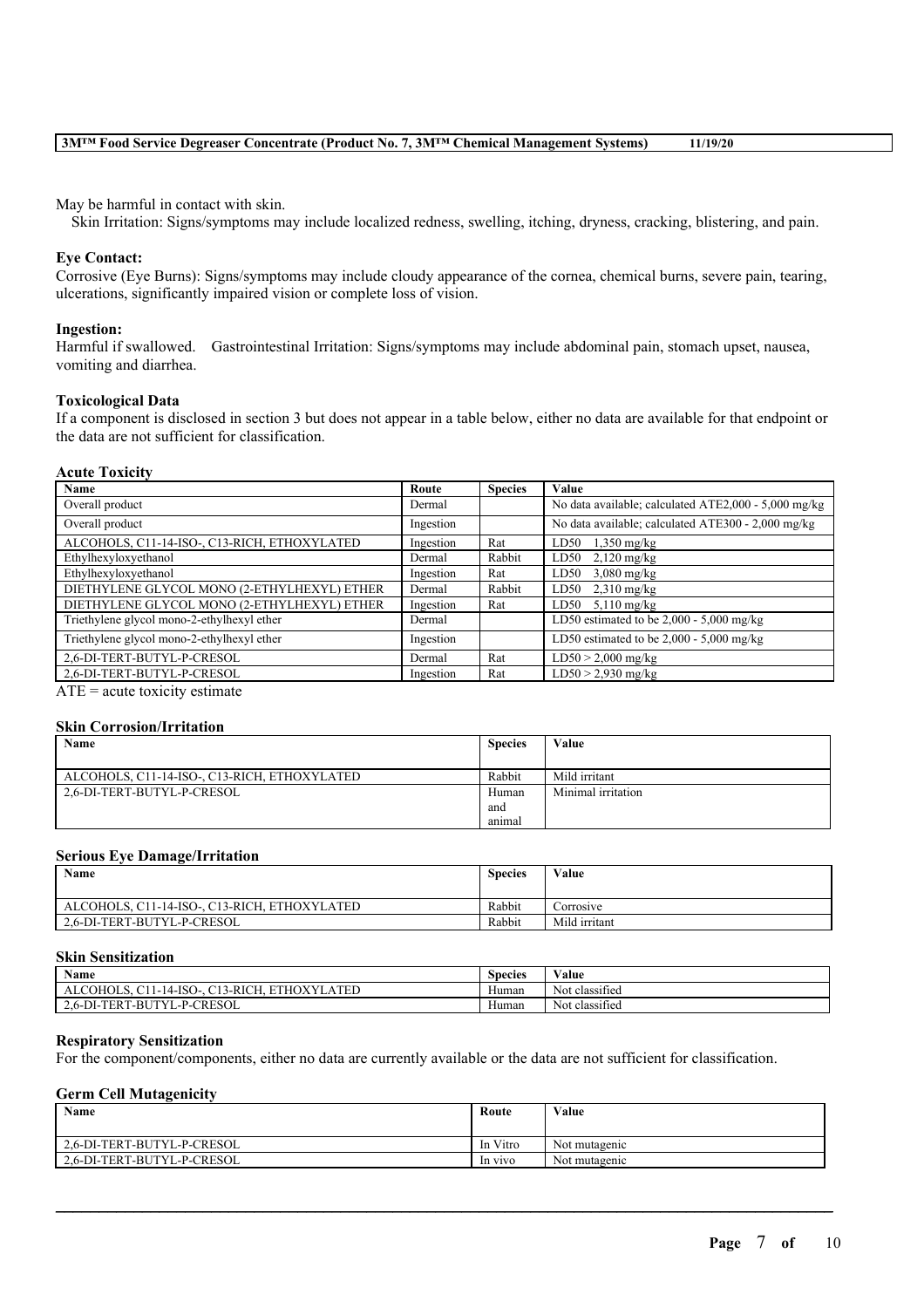### **Carcinogenicity**

| <b>Name</b>                | Route     | <b>Species</b>     | Value                                                                           |
|----------------------------|-----------|--------------------|---------------------------------------------------------------------------------|
| 2.6-DI-TERT-BUTYL-P-CRESOL | Ingestion | Multiple<br>anımal | Some positive data exist, but the data are not<br>sufficient for classification |
|                            |           | species            |                                                                                 |

### **Reproductive Toxicity**

## **Reproductive and/or Developmental Effects**

| Name                       | Route     | Value                                  | <b>Species</b> | <b>Test Result</b> | <b>Exposure</b> |
|----------------------------|-----------|----------------------------------------|----------------|--------------------|-----------------|
|                            |           |                                        |                |                    | <b>Duration</b> |
| 2.6-DI-TERT-BUTYL-P-CRESOL | Ingestion | Not classified for female reproduction | Rat            | <b>NOAEL 500</b>   | 2 generation    |
|                            |           |                                        |                | mg/kg/day          |                 |
| 2.6-DI-TERT-BUTYL-P-CRESOL | Ingestion | Not classified for male reproduction   | Rat            | <b>NOAEL 500</b>   | 2 generation    |
|                            |           |                                        |                | mg/kg/day          |                 |
| 2.6-DI-TERT-BUTYL-P-CRESOL | Ingestion | Not classified for development         | Rat            | NOAEL 100          | 2 generation    |
|                            |           |                                        |                | mg/kg/day          |                 |

### **Target Organ(s)**

### **Specific Target Organ Toxicity - single exposure**

For the component/components, either no data are currently available or the data are not sufficient for classification.

| Name                                  | Route     | Target Organ(s)          | Value                                                                              | <b>Species</b> | <b>Test Result</b>                 | Exposure<br><b>Duration</b> |
|---------------------------------------|-----------|--------------------------|------------------------------------------------------------------------------------|----------------|------------------------------------|-----------------------------|
| 2,6-DI-TERT-BUTYL-P-<br><b>CRESOL</b> | Ingestion | liver                    | Some positive data exist, but the<br>data are not sufficient for<br>classification | Rat            | NOAEL 250<br>mg/kg/day             | 28 days                     |
| 2,6-DI-TERT-BUTYL-P-<br><b>CRESOL</b> | Ingestion | kidney and/or<br>bladder | Not classified                                                                     | Rat            | <b>NOAEL 500</b><br>mg/kg/day      | 2 generation                |
| 2,6-DI-TERT-BUTYL-P-<br><b>CRESOL</b> | Ingestion | blood                    | Not classified                                                                     | Rat            | <b>LOAEL 420</b><br>mg/kg/day      | 40 days                     |
| 2,6-DI-TERT-BUTYL-P-<br><b>CRESOL</b> | Ingestion | endocrine system         | Not classified                                                                     | Rat            | NOAEL 25<br>mg/kg/day              | 2 generation                |
| 2,6-DI-TERT-BUTYL-P-<br><b>CRESOL</b> | Ingestion | heart                    | Not classified                                                                     | Mouse          | <b>NOAEL</b><br>3,480<br>mg/kg/day | 10 weeks                    |

## **Specific Target Organ Toxicity - repeated exposure**

### **Aspiration Hazard**

For the component/components, either no data are currently available or the data are not sufficient for classification.

Please contact the address or phone number listed on the first page of the SDS for additional toxicological information **on this material and/or its components.**

 $\mathcal{L}_\mathcal{L} = \mathcal{L}_\mathcal{L} = \mathcal{L}_\mathcal{L} = \mathcal{L}_\mathcal{L} = \mathcal{L}_\mathcal{L} = \mathcal{L}_\mathcal{L} = \mathcal{L}_\mathcal{L} = \mathcal{L}_\mathcal{L} = \mathcal{L}_\mathcal{L} = \mathcal{L}_\mathcal{L} = \mathcal{L}_\mathcal{L} = \mathcal{L}_\mathcal{L} = \mathcal{L}_\mathcal{L} = \mathcal{L}_\mathcal{L} = \mathcal{L}_\mathcal{L} = \mathcal{L}_\mathcal{L} = \mathcal{L}_\mathcal{L}$ 

## **SECTION 12: Ecological information**

### **Ecotoxicological information**

A 3M Product Environmental Data Sheet (PED) is available.

### **Chemical fate information**

A 3M Product Environmental Data Sheet (PED) is available.

## **SECTION 13: Disposal considerations**

### **13.1. Disposal methods**

Dispose of contents/ container in accordance with the local/regional/national/international regulations.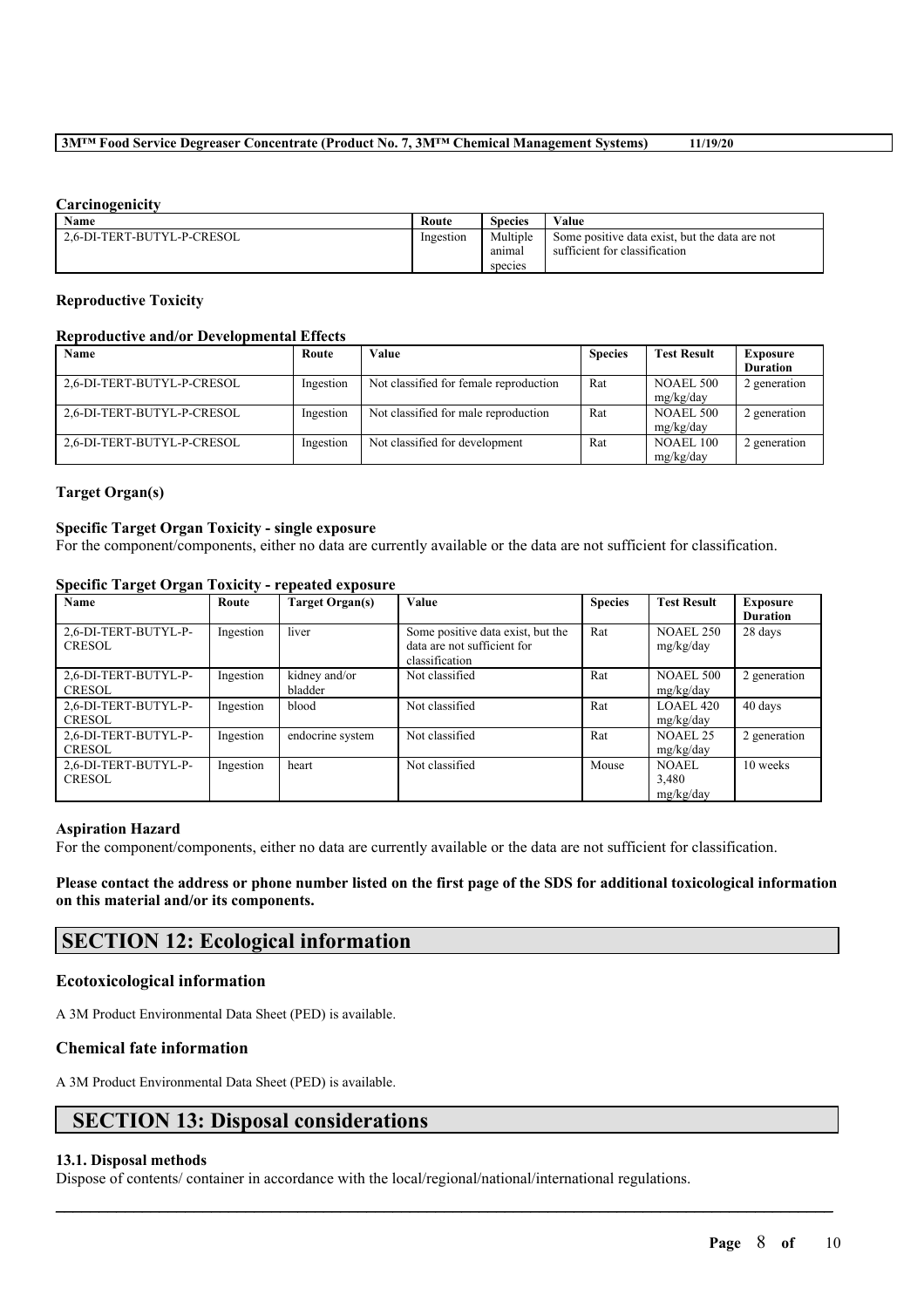Dispose of waste product in a permitted industrial waste facility. As a disposal alternative, incinerate in a permitted waste incineration facility. Proper destruction may require the use of additional fuel during incineration processes. Empty drums/barrels/containers used for transporting and handling hazardous chemicals (chemical substances/mixtures/preparations classified as Hazardous as per applicable regulations) shall be considered, stored, treated & disposed of as hazardous wastes unless otherwise defined by applicable waste regulations. Consult with the respective regulating authorities to determine the available treatment and disposal facilities.

## **EPA Hazardous Waste Number (RCRA):** Not regulated

## **SECTION 14: Transport Information**

For Transport Information, please visit http://3M.com/Transportinfo or call 1-800-364-3577 or 651-737-6501.

# **SECTION 15: Regulatory information**

## **15.1. US Federal Regulations**

## **EPCRA 311/312 Hazard Classifications:**

| <b>Physical Hazards</b>              |
|--------------------------------------|
| Not applicable                       |
|                                      |
| <b>Health Hazards</b>                |
| Acute toxicity                       |
| Serious eye damage or eye irritation |
| Skin Corrosion or Irritation         |

## **15.2. State Regulations**

## **15.3. Chemical Inventories**

The components of this product are in compliance with the new substance notification requirements of CEPA.

The components of this material are in compliance with the China "Measures on Environmental Management of New Chemical Substance". Certain restrictions may apply. Contact the selling division for additional information.

The components of this material are in compliance with the provisions of the Korean Toxic Chemical Control Law. Certain restrictions may apply. Contact the selling division for additional information.

The components of this material are in compliance with the provisions of Philippines RA 6969 requirements. Certain restrictions may apply. Contact the selling division for additional information.

The components of this product are in compliance with the chemical notification requirements of TSCA. All required components of this product are listed on the active portion of the TSCA Inventory.

This product complies with the New Zealand Hazardous Substances and New Organisms Act (1996).

## **15.4. International Regulations**

**This SDS has been prepared to meet the U.S. OSHA Hazard Communication Standard, 29 CFR 1910.1200.**

 $\mathcal{L}_\mathcal{L} = \mathcal{L}_\mathcal{L} = \mathcal{L}_\mathcal{L} = \mathcal{L}_\mathcal{L} = \mathcal{L}_\mathcal{L} = \mathcal{L}_\mathcal{L} = \mathcal{L}_\mathcal{L} = \mathcal{L}_\mathcal{L} = \mathcal{L}_\mathcal{L} = \mathcal{L}_\mathcal{L} = \mathcal{L}_\mathcal{L} = \mathcal{L}_\mathcal{L} = \mathcal{L}_\mathcal{L} = \mathcal{L}_\mathcal{L} = \mathcal{L}_\mathcal{L} = \mathcal{L}_\mathcal{L} = \mathcal{L}_\mathcal{L}$ 

## **SECTION 16: Other information**